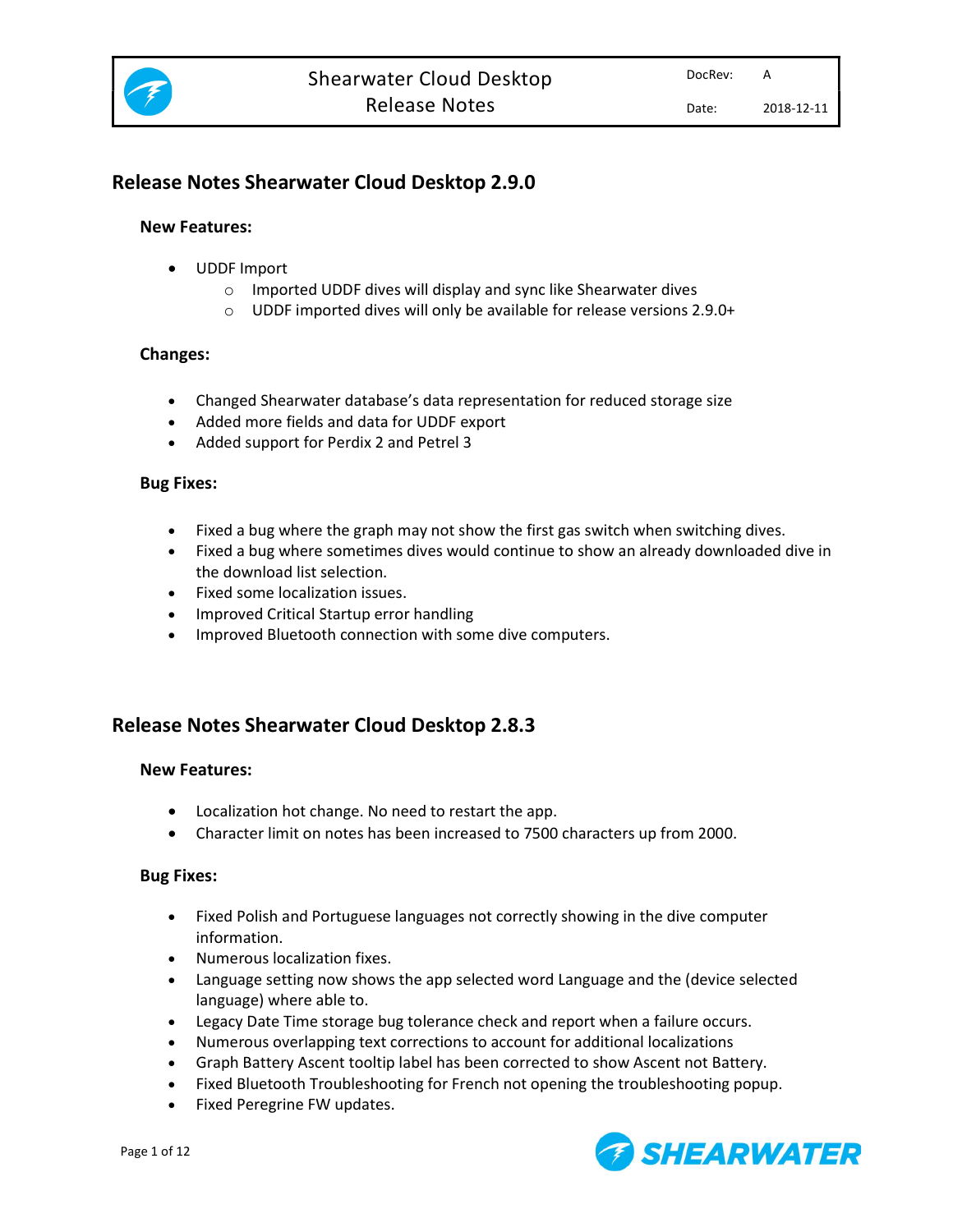

- Fixed input texts where the label would overlap with the entered text from auto suggestion list.
- Fixed Mac Error 55 when downloading dives.

## Release Notes Shearwater Cloud Desktop 2.8.2

## Fixed

- Traditional Chinese was mistakenly mapped to Simplified Chinese
- Soft restart caused Bluetooth to stop working

## Release Notes Shearwater Cloud Desktop 2.8.1

- Introducing translated versions of mobile and desktop! Cloud now features the following languages:
	- o Simplified Chinese
	- o German
	- o English
	- o Spanish
	- o French
	- o Italian
	- o Japanese
	- o Korean
	- o Portuguese
	- o Traditional Chinese
	- o Polish
	- o Russian
	- o Czech

## Fixed

- Fixed a rare application startup issue caused by old dives with an incorrect time storage format.
- Improved scaling consistency when resizing the window.
- CSV Export time gap fixed.
- Bluetooth connection error 55 fixed (does not resolve Mac Dive downloads error 55).

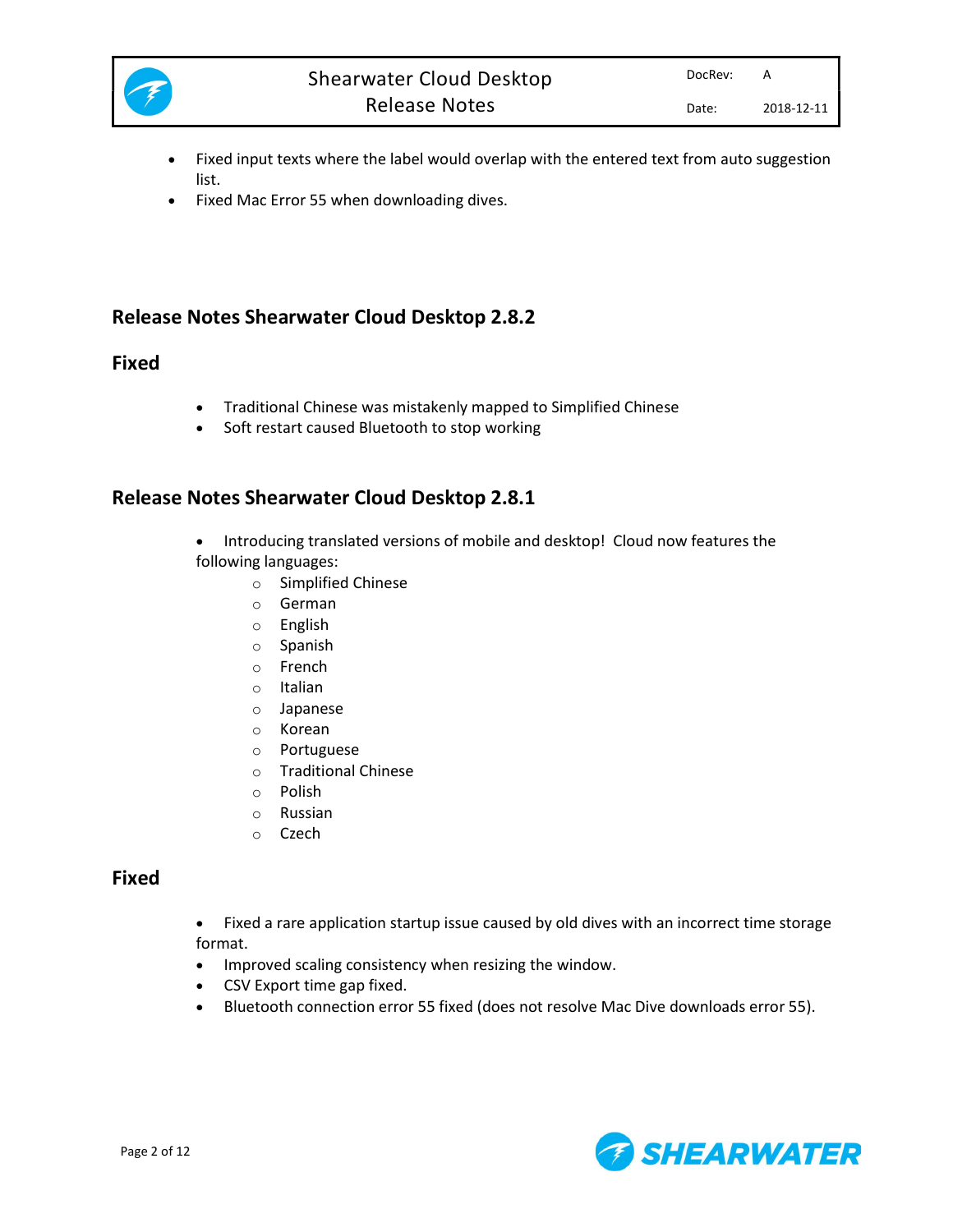

# Release Notes Shearwater Cloud Desktop 2.7.2

# **Highlights**

- CO2 Graph plot for CCR Controller dive computers
- CO2 CSV export for CCR Controller dive computers
- Sync Improvements. All custom dive information now uses discreet field checking instead of entire dive checking for authority and comparison. This will continue to mitigate lost dive detail data when performing cloud synchronizing. Notably if dives were transferred more than once.
- Database auto backup every 5 days

# Changes

- General minor improvements to application email support.
- Problems Any Symptoms 'Yes/No" have been swapped to be consistent with the rest of the other dropdown selections.
- Mobile: Added End Dive time to summary block.
- Mobile: Profile Option menu added.
- Mobile: Profile Option Menu now holds Repair Meta Data
- Mobile: Profile Option Menu now has Export Database to OS Sharing options
- Mobile: Profile Option Menu now has Troubleshooting for Logging in (when not logged in)
- Mobile: Profile Option Menu now has Troubleshooting for Syncing (when logged in)
- Desktop: Added Selected Dive Logs Database Exporter
- Desktop: CSV Export support DCIEM information
- Desktop: XML Export support DCIEM information
- Desktop: General Bluetooth improvements to connection process.
- Desktop: Bluetooth Connection has an option to choose Bluetooth protocol device

scanning priority. Used for when attempting to connect to BTLE, but the scan connecting to a BT Classic smart device.

## Fixes

- Tank Serial numbers will now show correctly for the Perdix
- CCR non-Shearwater Dive computers will stop showing unsupported languages.
- Fixed importing guest dives to account will now trigger an auto sync process
- Fixed an issue where some languages were showing Tank Pressure Change decimal missing.
- CCR Gas Density display
- Mobile: If lots of dives are downloaded from Teric the Dive Feed list would not show.
- Mobile New Bluetooth Ui: Fixed MTU 404 message to explain and offer user actionable suggestion.

 Mobile: New Bluetooth Ui improved Firmware/Startup image transfer for older Android devices.

Mobile: Ai unlocks have been fixed and added back to the new Bluetooth Ui.

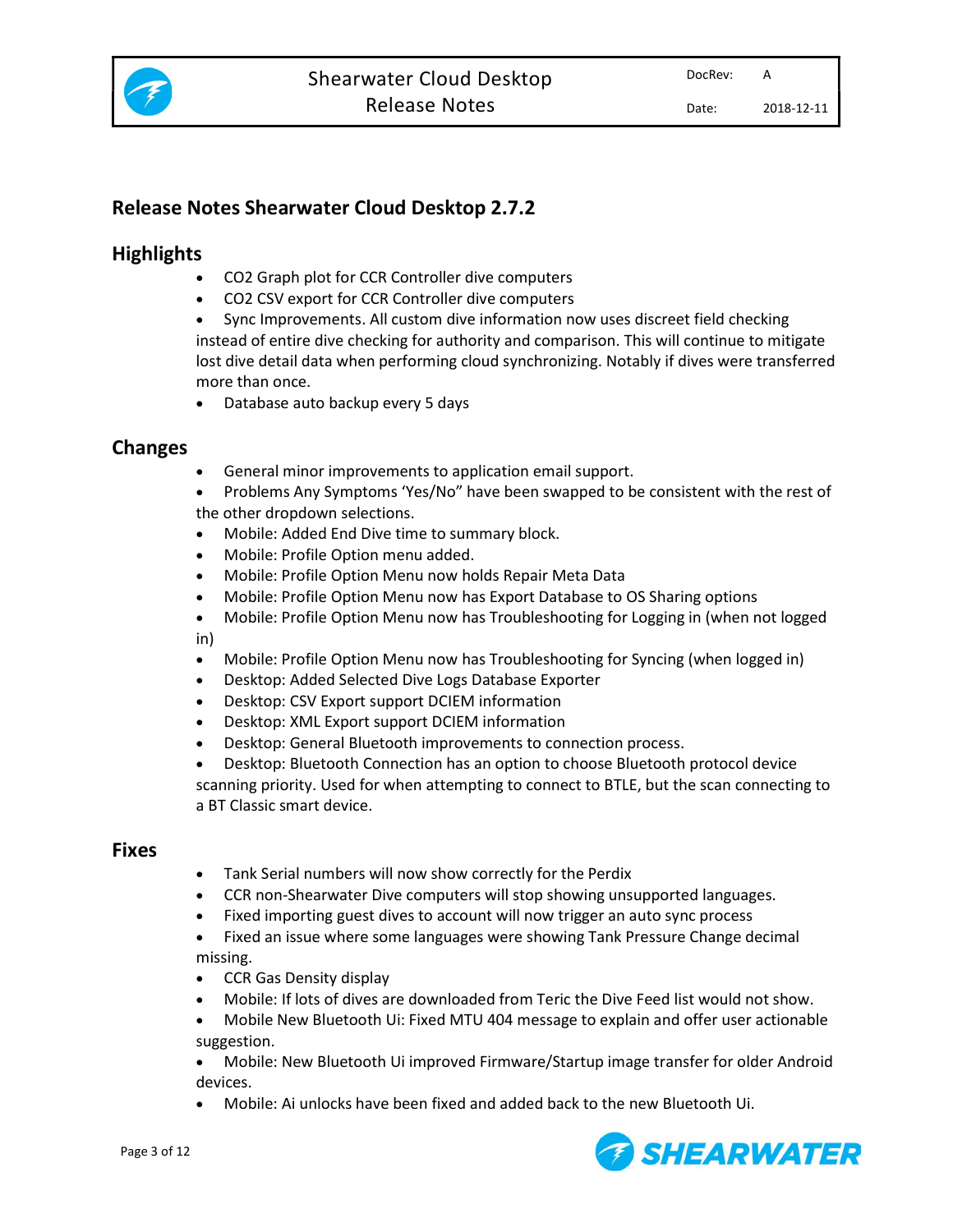

- Mobile: Fixed sync toast to not appear under cutout on some devices
- Mobile: Fixed landscape layout not respecting cutouts

 Mobile: Fixed "Session Expired" popup from spamming once coming back from app being in the background for more than a few hours.

- Mobile: Landscape right was not showing the dive details panel until a dive was selected
- Mobile: Fixed OEM to show the OEM name, not the number.

 Mobile: Fixed an issue where the lifetime stats in the Dive Feed if it was too high an amount cause the Ui to not show any information.

 Mobile: Settings screen had the bottom part difficult to access when multiple categories are expanded.

 Desktop: Bluetooth Connect panel status logging is not clear when copying the status. Now only clears on starting Bluetooth activity.

- Desktop: Dive field input now works correctly with autocomplete.
- Desktop: Tank Widget serial Number has been made more readable.
- Desktop: SAC widget background was showing over other Ui.
- Desktop: Issue where SAC value was missing in the widget for older dives is corrected.
- Desktop Bluetooth Scanning will continue to cycle between Bluetooth protocols instead of mysteriously stopping. This improves connection reliability.
- Desktop: Registration links to TOS and Privacy Policy are now working.
- Desktop: Bluetooth "Add New Dive Computer" would not correctly un highlight when doing a scan and connect process.
- Desktop: When re-importing DB after importing DB from legacy Shearwater Desktop.
- The re import would import as old Desktop and not import CRR Dive pressure samples.
- Desktop Mac: PDF print error failure. (Further improvements to printing are still pending for follow up release)

## Release Notes Shearwater Cloud Desktop 2.7.0 (Mobile only)

### New Features:

- We are excited to release the new dive computer connection system!
	- o Connect more quickly and easily to your dive computers.
	- o Better error handling, faster transfers, and more reliable connection.
	- o Troubleshooting tips help guide you through your first connection.

#### Bug Fixes:

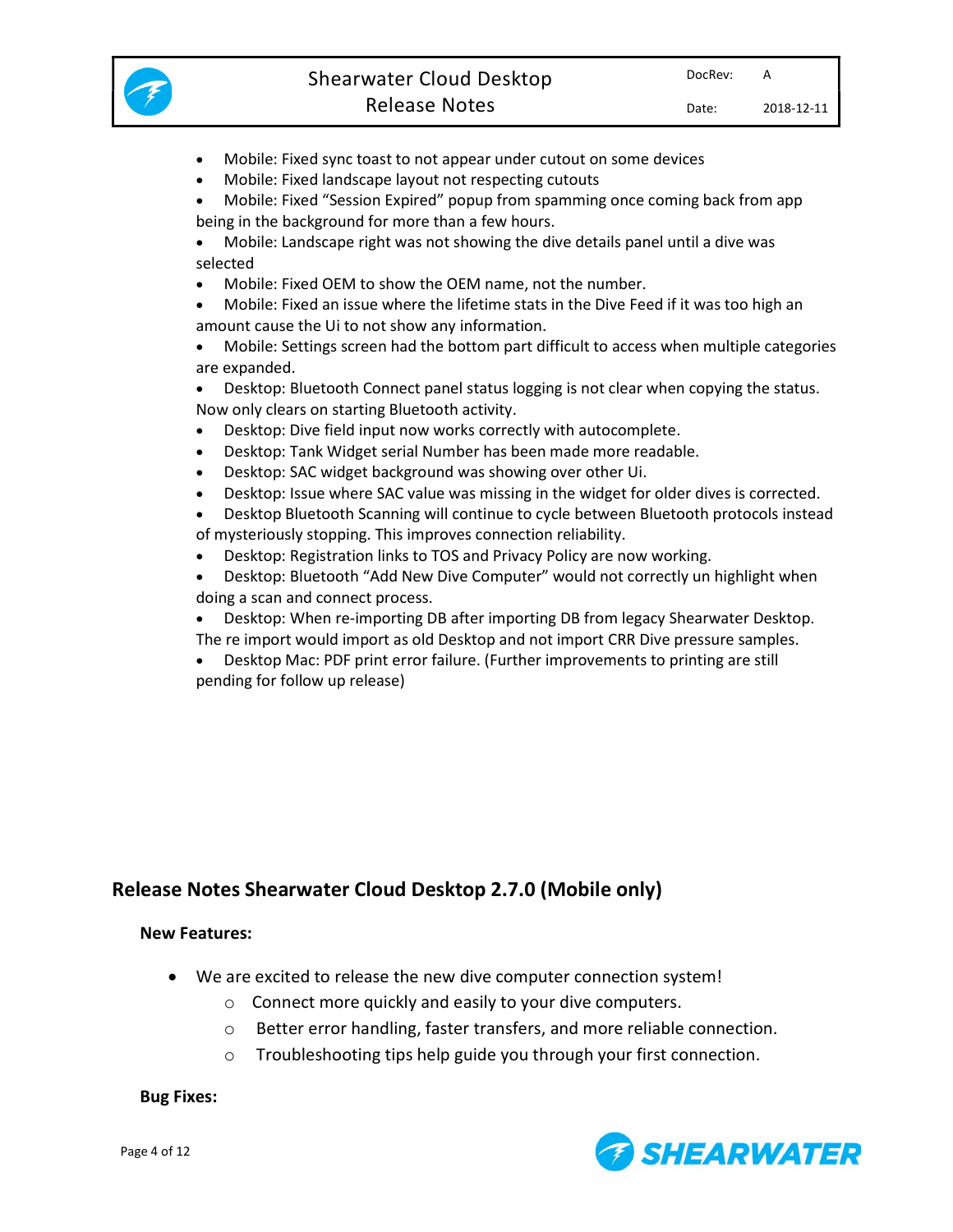

Many improvements, big and small. More than 100 code changes and adjustments!

# Release Notes Shearwater Cloud Desktop 2.6.0

### New Features:

- AutoSync for Cloud data
	- o Dives, notes, and annotations will be automatically synced to the Cloud (this feature can be disabled in Settings)
- Peregrine Support

### Bug Fixes:

- Improvements to sync reliability with devices that have different times.
- Printing:
	- o Non-Latin characters now print for PDFs
	- o Graph legend overrun fixed

# Release Notes Shearwater Cloud Desktop 2.5.10

## Bug Fixes:

- Buddy input field now accepts commas and special characters.
- Date picker 12:00PM bug fixed.
- Surface Interval display now handles surface intervals greater than 45 days.
- End surface GF now displays value at surfacing time rather than end of dive time.
- Fixed edge case where logging in with enter key would cause the user to log in offline.

# Release Notes Shearwater Cloud Desktop 2.5.9

### New Features:

- Added 12/24 Clock option in the settings.
- Added Night to environment dive details.
- UI when updating Shearwater Cloud to newer version

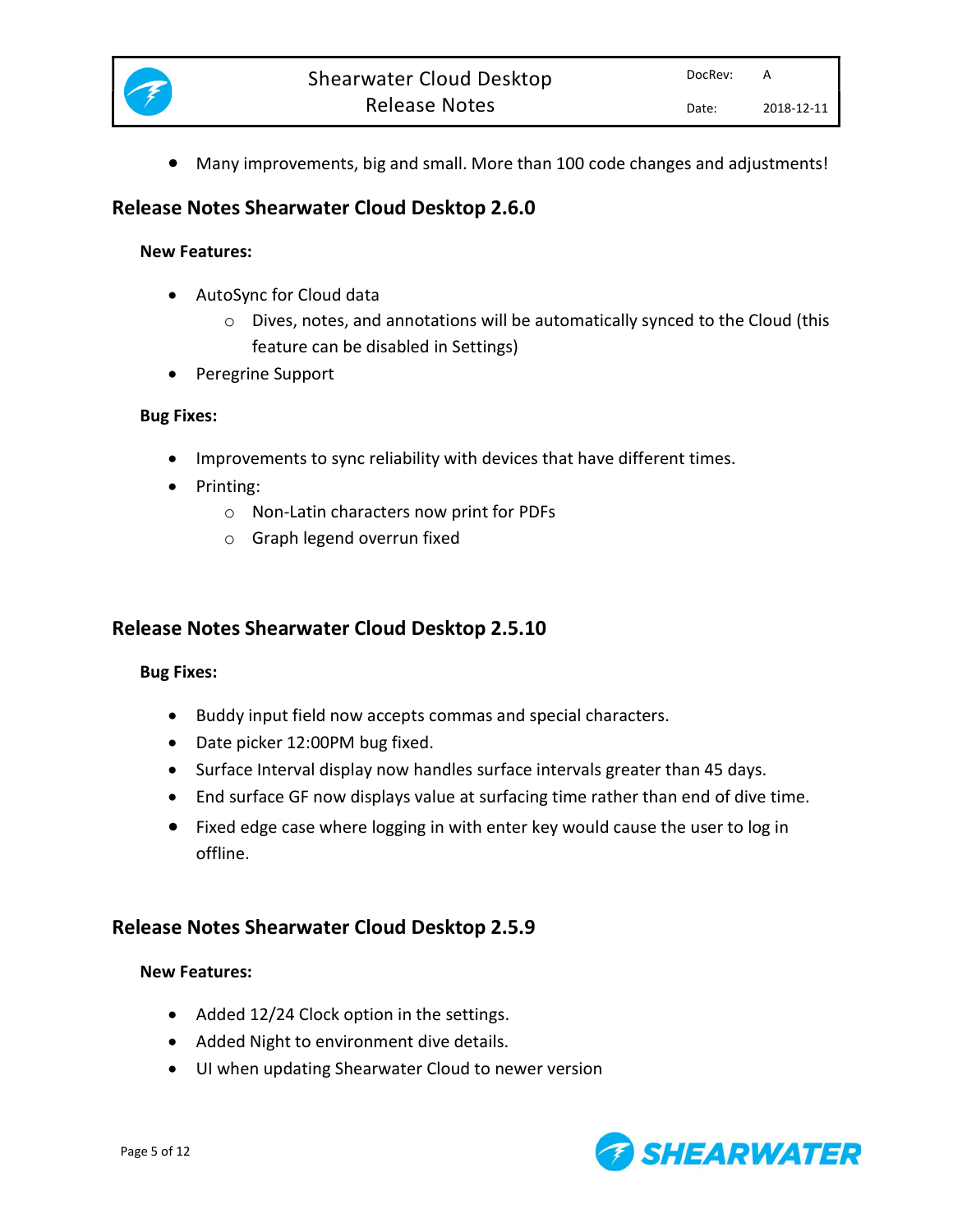

### Bug Fixes:

- Fix for Shearwater Cloud not importing old Desktop data.
- Fix for Mac multiple file UDDF export showing path instead of "Ok"
- Fix for zombie PCConnector running when manually updating Shearwater Cloud

# Release Notes Shearwater Cloud Desktop 2.5.5 2019-11-04

### New Features:

- Autocomplete for dive detail fields.
- Mobile dive details changed to a vertical scroll layout.
- Grid added to the dive graph display (available in settings).
- Ascent rate added to the dive graph.

### Bug Fixes:

- Smoother graph interaction.
- Fixed Conservatism not displaying under certain conditions.
- Improved sync reliability.
- Fix negative temperature values.
- Under the hood stability improvements.

## Release Notes Shearwater Cloud Desktop 2.5.3 2019-08-01

### Bug Fixes:

- Increased reliability of Bluetooth Connection on Windows 10 version 1903.
- Dive Modes being displayed correctly.
- Dropdowns now behave correctly when switching between dives.
- Dive Log printing now consistently uses correct dive log profile.

## Release Notes Shearwater Cloud Desktop 2.5.2 2019-07-19

### New Features:

Dive Mode displayed in graph when it has more than one mode.

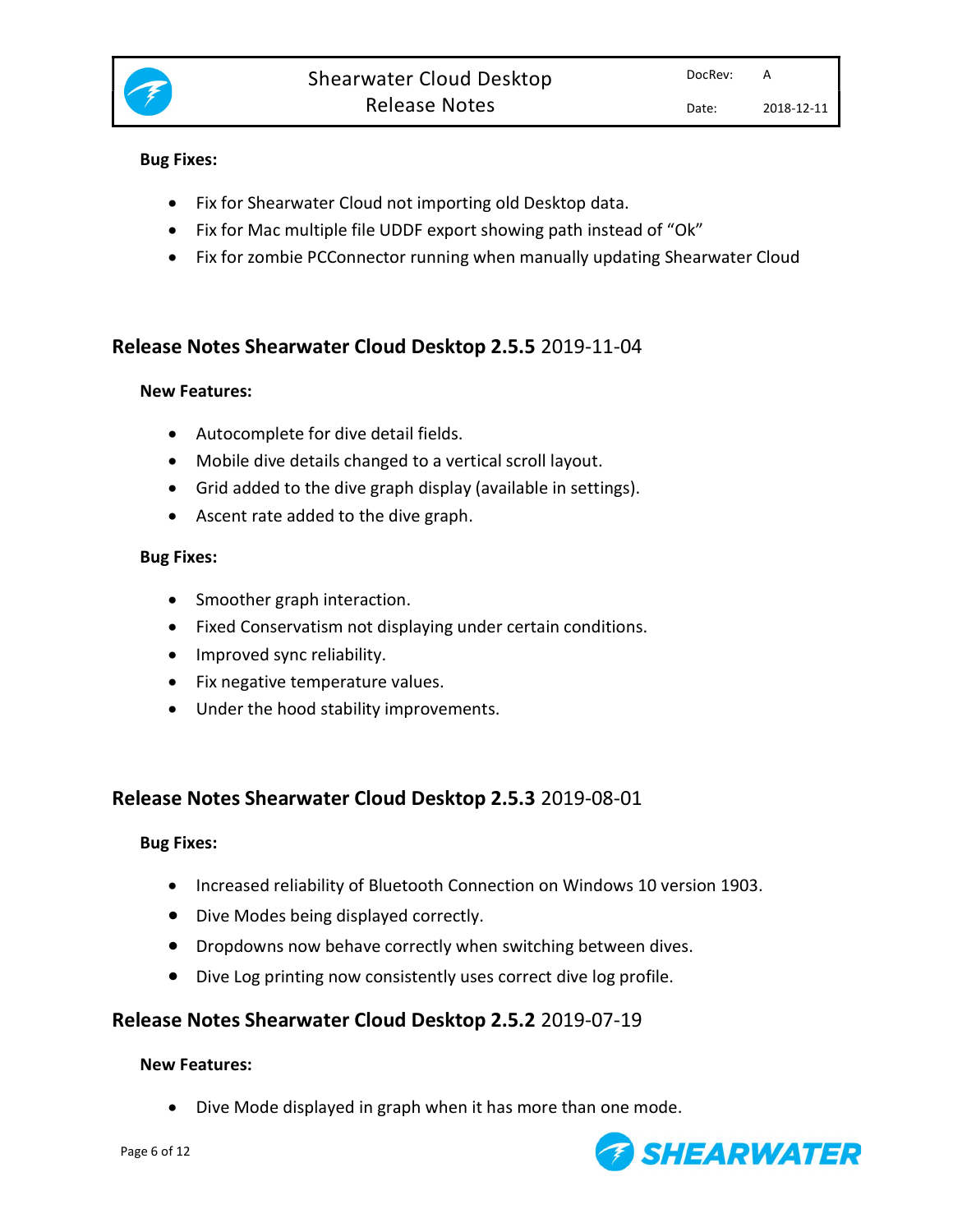

### Bug Fixes:

- Fixed issue with Tank pressure information not being displayed.
- Fixed a time zone offset problem for Teric Auto-Update Time feature.
- Fixed a crash problem.
- Fixed error with consecutive print actions on Mac.

## Release Notes Shearwater Cloud Desktop 2.5.0 2019-07-09

### New Features:

- Print to Pdf: Letter, A4, Personal Organizer 96mm x 172mm, or Binder 118mm x 188mm
- New data in graph: GF, TTS and  $@ + 5$
- Teric update time supported
- Keyboard navigation

### Bug Fixes:

- Fixed bugs preventing some users from signing in.
- Fixed a bug preventing users from updating time on their dive computers.
- Performance improvements.

# Release Notes Shearwater Cloud Desktop 2.4.1 2019-03-22

### New Features:

• New debug tool: Repair Sync Data

### Bug Fixes:

- Addressed Mac resolution issues
- Fixed issue with Dive Mode sometimes displaying incorrectly.

## Release Notes Shearwater Cloud Desktop 2.4.0 2019-03-14

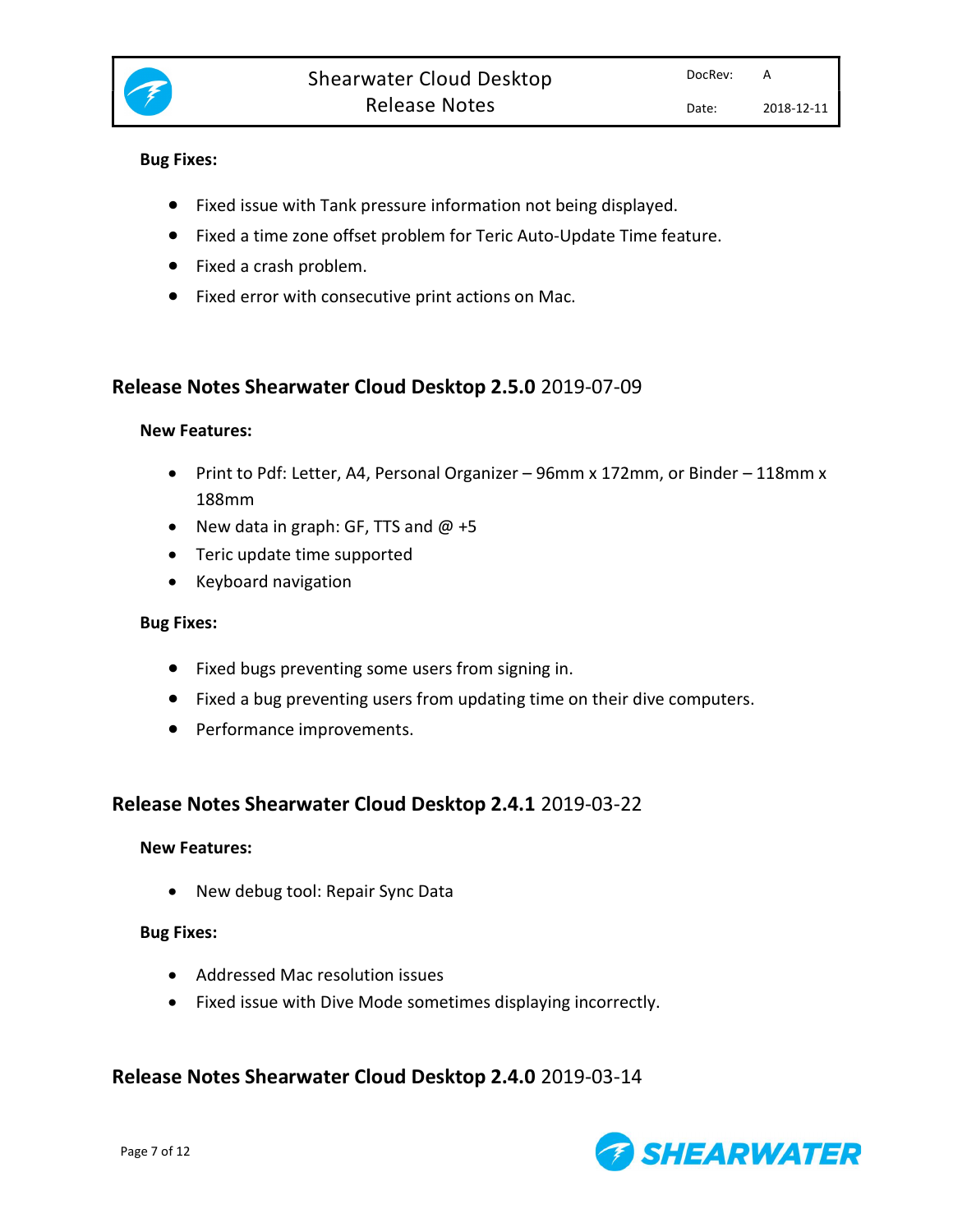

### New Features:

- Dive Insights Browse your metrics using the new Stats panel
- Dynamic Panels
	- **E** Load standardized layouts to view your dives or create custom layouts to suit your needs
	- All panels can be individually docked and resized
- Improved UI elements
- Auto Update Time feature added for Petrel, NERD, Perdix

#### Bug Fixes:

• Sync improvements

## Release Notes Shearwater Cloud Desktop 2.3.0 2019-01-28

#### New Features:

- Multi-Select available in Desktop version. Currently supports Export and Deletes.
- Search through your Dive Logs with the new Dive Log Filter!

#### Bug Fixes:

- Fixed issue with Terics being displayed as "Shearwater Device"
- Optimizations across the board

## Release Notes Shearwater Cloud Desktop 2.2.5 2018-12-11

### Bug Fixes:

- Mobile dive list underwent various fixes (Sort order, Refresh rate, etc..)
- Fixed several export issues

## Release Notes Shearwater Cloud Desktop 2.2.4 2018-11-28

#### New Features:

Tags made on dives with Teric are now displayed in the graph

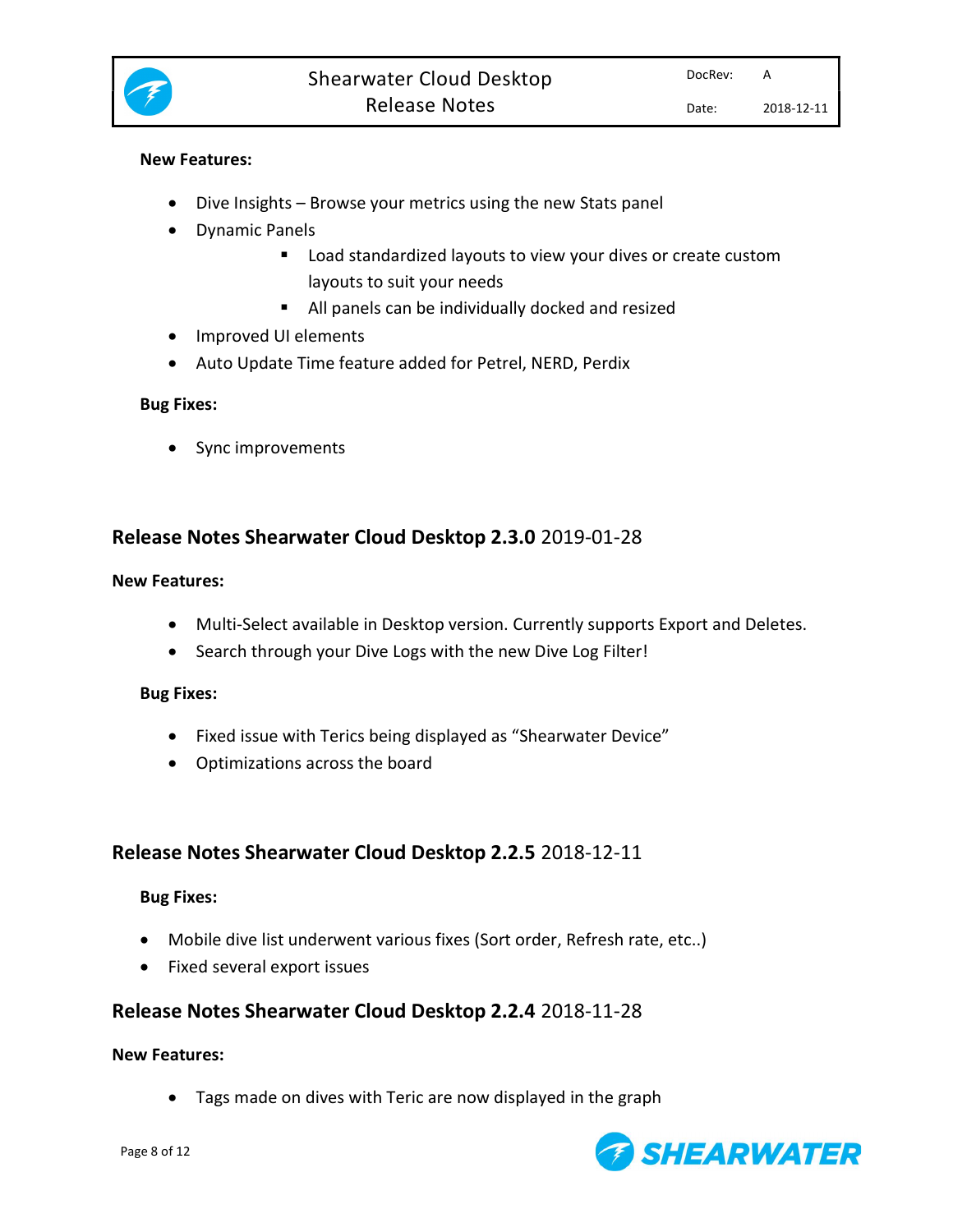

Gas changes and other annotations are displayed in the graph tooltip

#### Bug Fixes:

- Fixed Date display issue
- Various sync fixes

## Release Notes Shearwater Cloud Desktop 2.2.3 2018-11-07

#### New Features:

Database import now supports Shearwater Cloud databases

#### Bug Fixes:

- Fixed 3011 sync error
- Fixed issues with date/time UI

## Release Notes Shearwater Cloud Desktop 2.2.2 2018-10-26

#### Bug Fixes:

- Fixed retina display issue
- Fixed dive date being set to the future on download

## Release Notes Shearwater Cloud Desktop 2.2.1 2018-10-24

### Bug Fixes:

- Graph now displays NDL on dives without decompression
- Gas mixes now display properly on graph
- Timezone fix for Teric
- Minor bug fixes

## Release Notes Shearwater Cloud Desktop 2.2.0 2018-10-15

### New Features:

- New graph!
- Zooming and Panning on graph

#### Improvements:

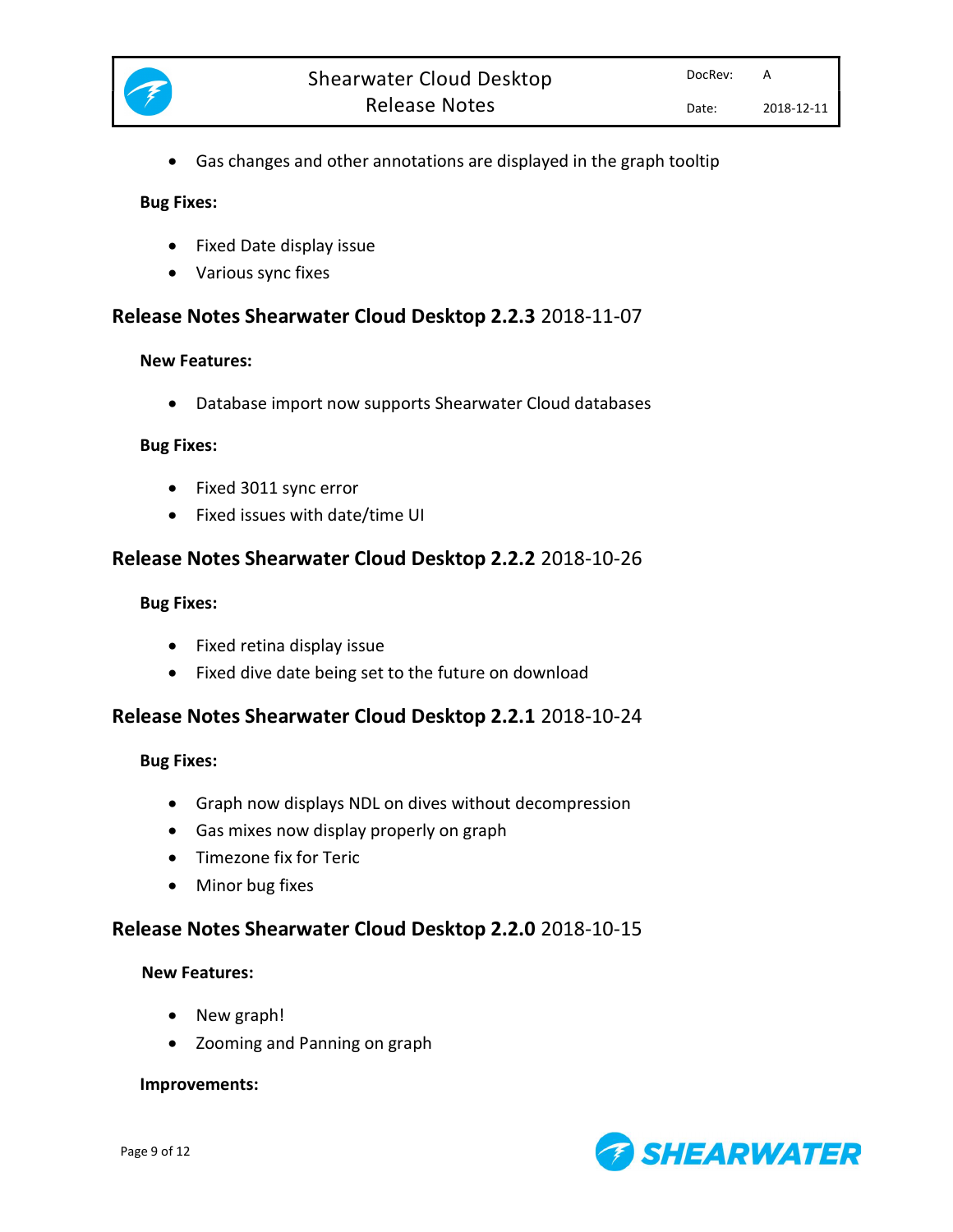

- Graph performance improvements
- Updated sync logic
- Streamlined user registration
- Various UX improvements
	- o Moved sidebar on desktop to floating tracker

### Notes:

• Mac OS 10.9.5 (Mavericks) no longer supported

## Release Notes Shearwater Cloud Desktop 2.1.4 (Mac Only) 2018-08-08

### Bug Fixes:

 Fix an issue in previous release where some Macs could not connect to some Dive **Computers** 

## Release Notes Shearwater Cloud Desktop 2.1.3 2018-08-08

### Bug Fixes:

- File Menu no longer disappears on large text mode on desktop
- Free dives now display correct depth on graph for imperial and metric units

## Release Notes Shearwater Cloud Desktop 2.1.2 2018-08-03

### New Features:

Air integration messages are now visible

### Improvements:

- Importing and exporting process streamlined
- Login flow improvements

### Bug Fixes:

- Fixed Error 255 issue when downloading dives on Teric and other dive computers
- Certain Sync failures addressed

## Release Notes Shearwater Cloud Desktop 2.1.1 2018-06-12

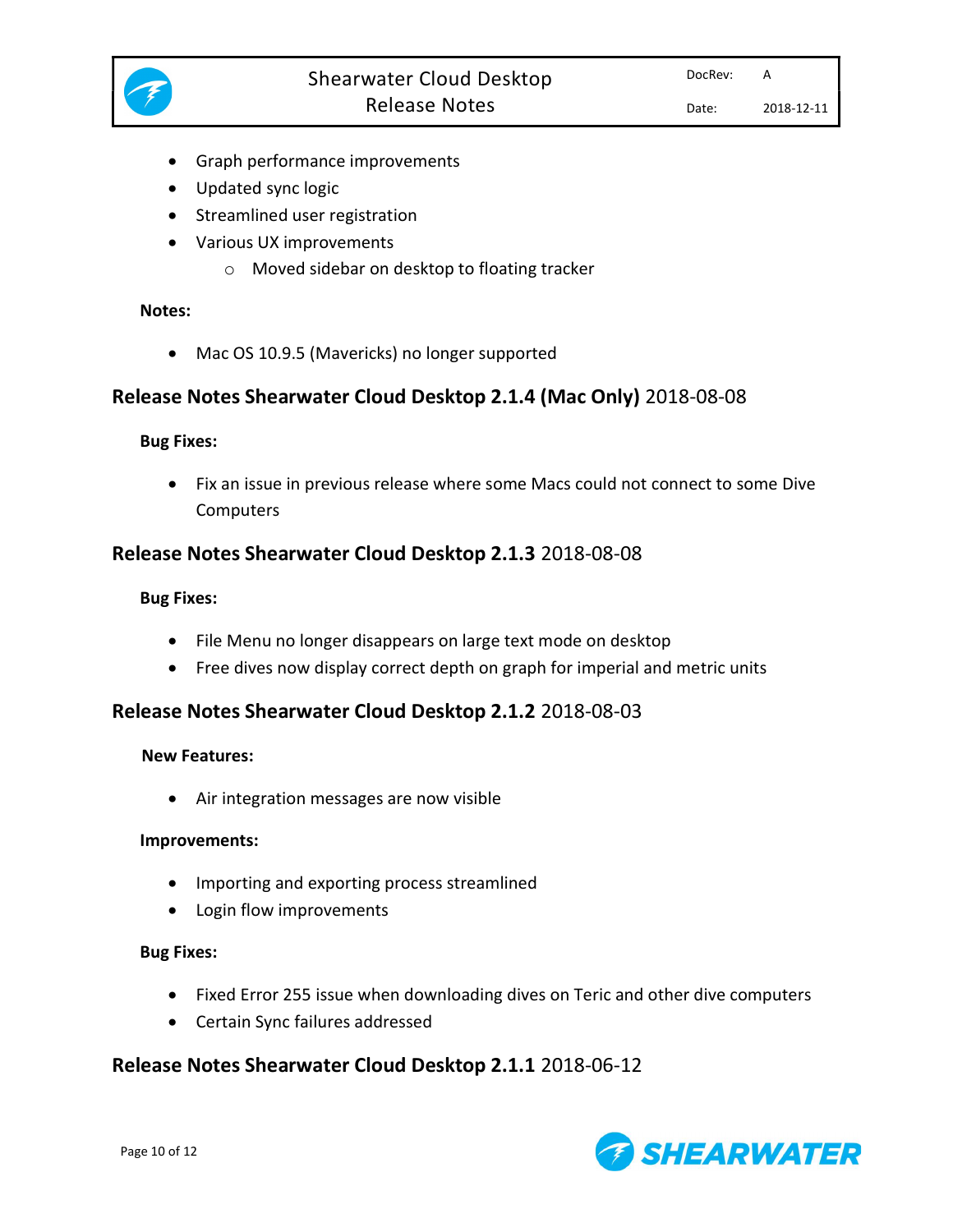

### Bug Fixes:

- AI information now present on new dives
- Sac rate no longer incorrect
- Multiples of 48 dives can now be downloaded
- Time is now correct on downloaded dives

## Release Notes Shearwater Cloud Desktop 2.1.0 2018-05-30

### New Features:

- Support the new **Shearwater Teric!**
- Support for freedives with sample rates as low as 0.25sec
- Support for variable sample rates on all dive types

### Improvements:

- Backend updates to improve cloud synchronization reliability
- Various bug fixes

## Release Notes Shearwater Cloud Desktop Beta 2.0.3 2018-03-13

## New Features/Improvements:

- Basic export support for Dan(DL7), UDDF, CSV, XML and SQLite
- Import support for Shearwater Desktop dives (swlogzp)
- Text size control in settings
- Removed support for legacy cloud infrastructure (S3)
- Various bug fixes

## Release Notes Shearwater Cloud Desktop Beta 1.0.1 2017-11-08

### Important:

Shearwater Desktop dives need to be re-imported for changes to be properly implemented.

## New Features/Improvements:

Dive List